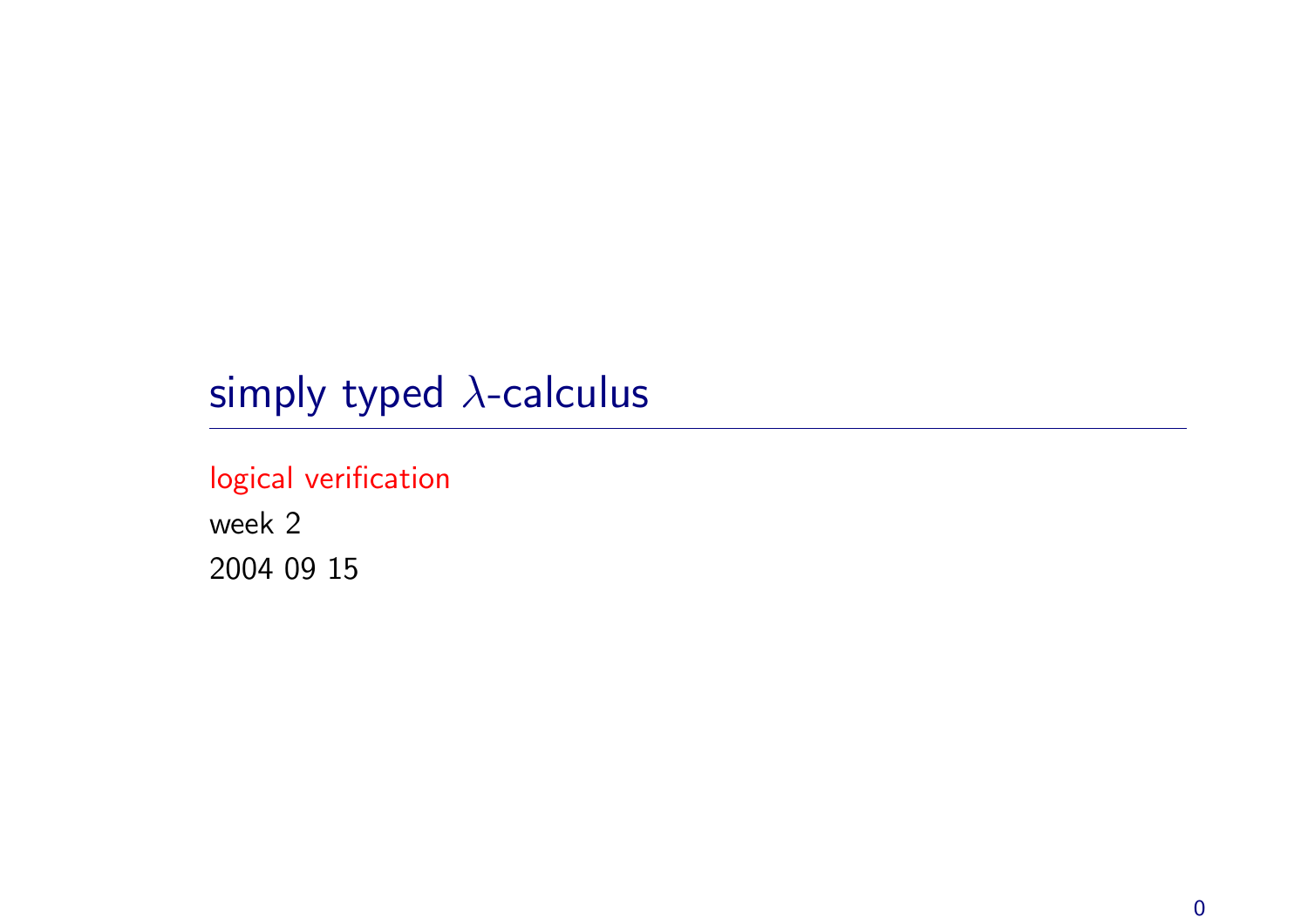#### newsflash

## prime number theorem formalized

write  $\pi(n)$  for the number of primes below n, then

$$
\lim_{n \to \infty} \frac{\pi(n)}{n/\ln(n)} = 1
$$

http://www.andrew.cmu.edu/user/avigad/isabelle/

- Jeremy Avigad
- Kevin Donelly
- David Gray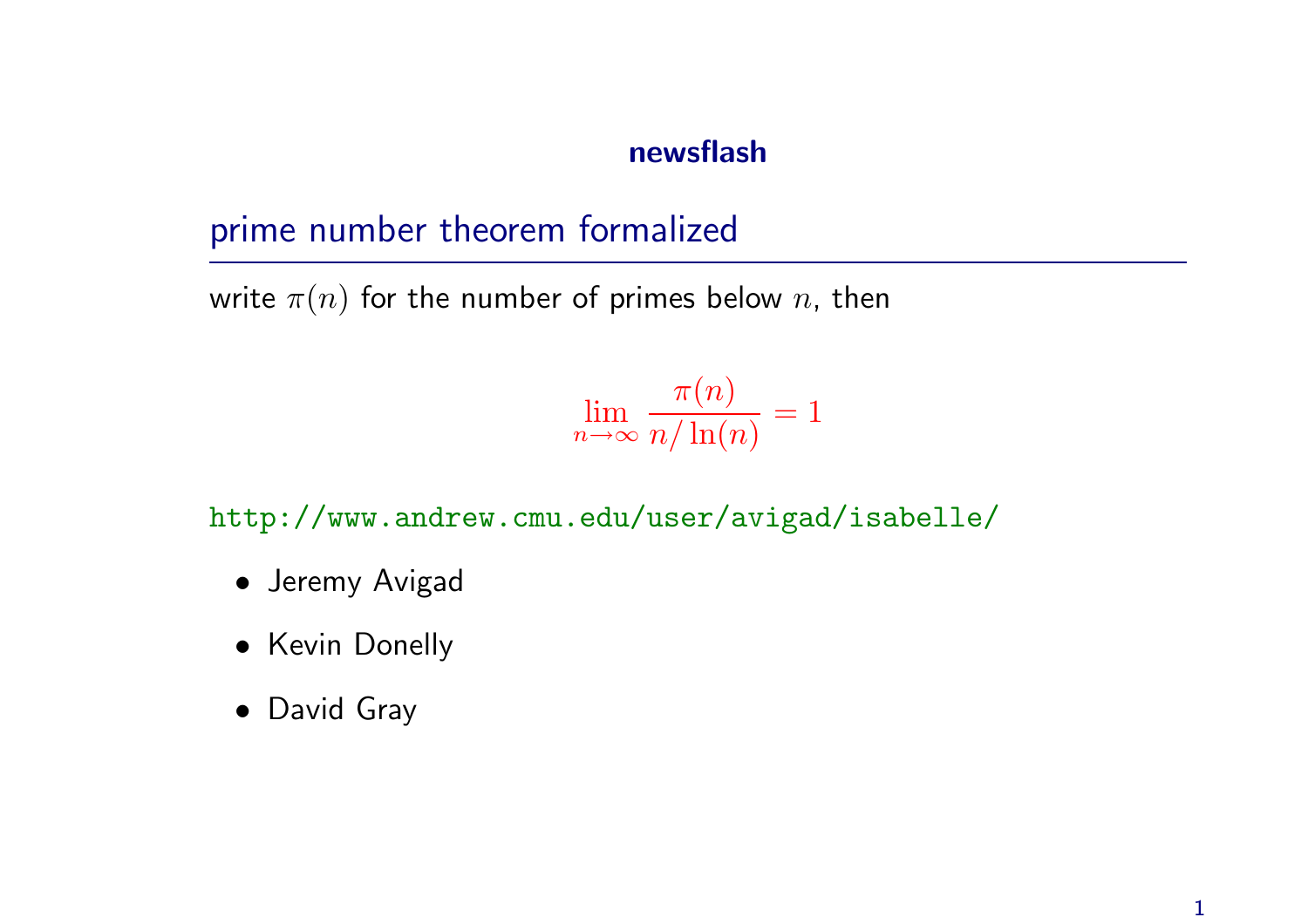#### overview

#### last week

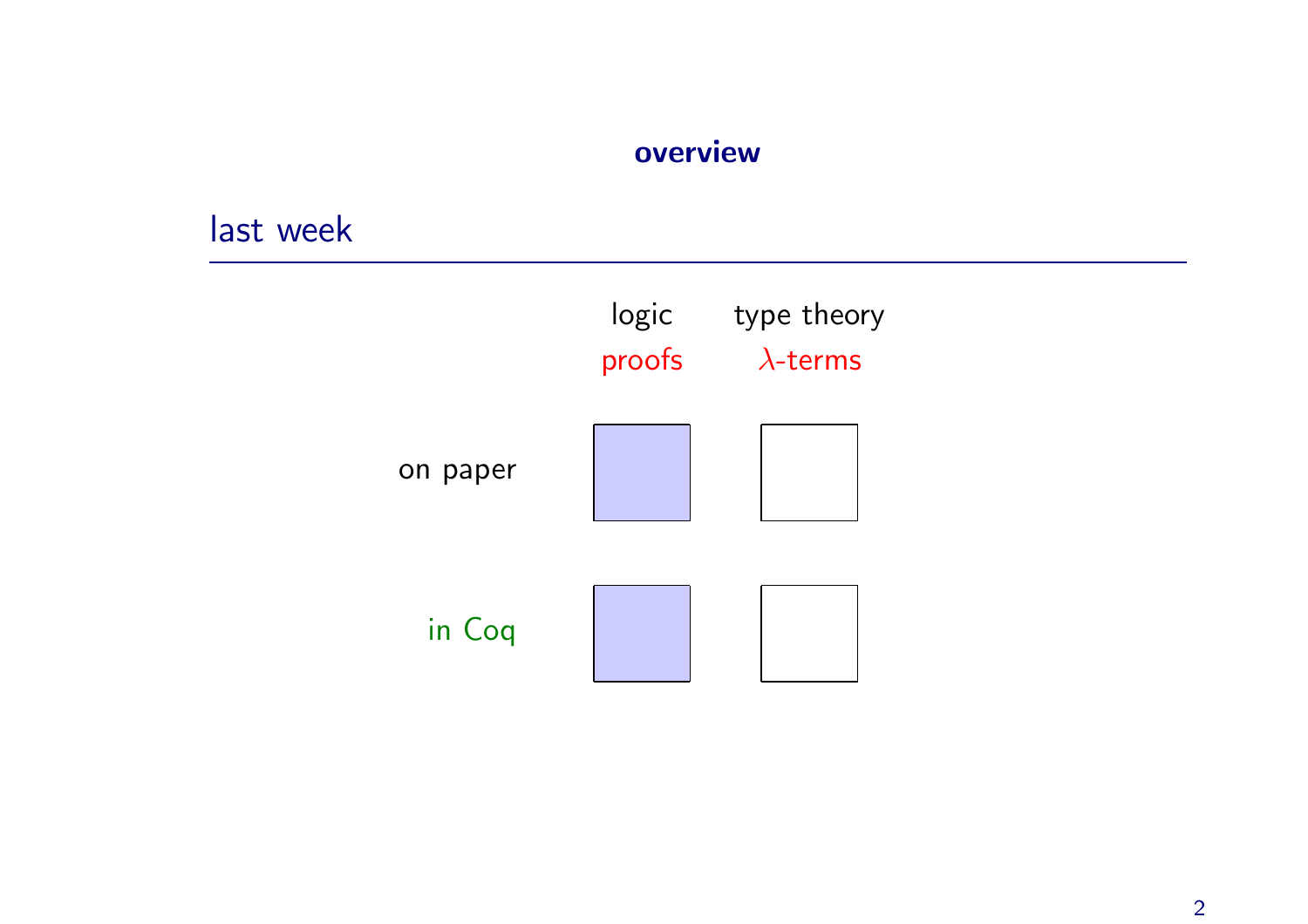### C program

```
#include <math.h>
double findzero(double (*f)(double), double z) {
  double x, y;
  while (x = z, y = (*f)(x), z = x - y/((*f)(x + y) - y) * y,fabs(z/x - 1) >= 1e-15) ;
  return z;
}
double sqrminus2(double x) { return x*x - 2; }
main() {
 printf("%.15g\n", findzero(&sqrminus2, 1));
}
```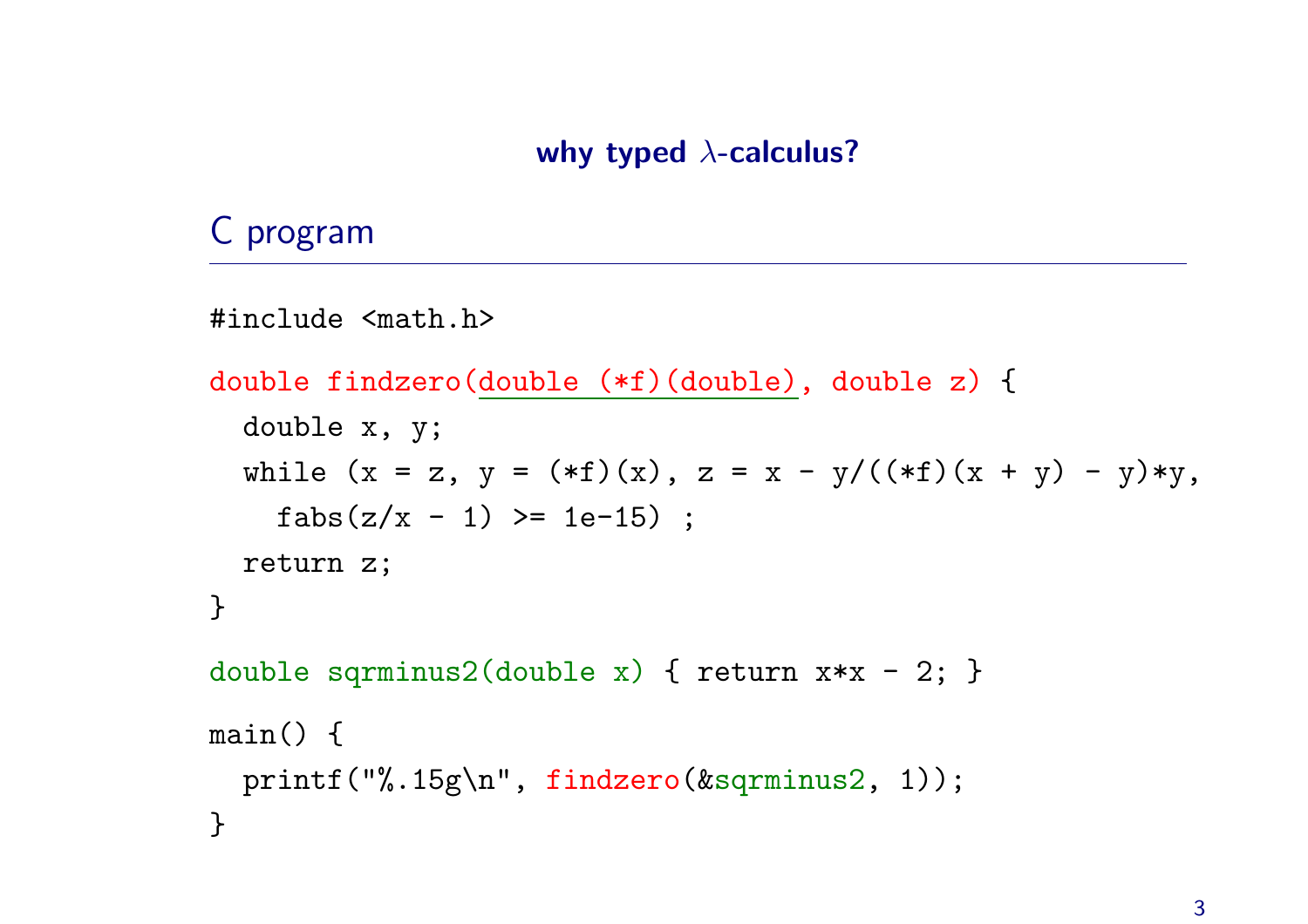## programming styles

• imperative programming

C

• object-oriented programming



- logic programming prolog
- functional programming

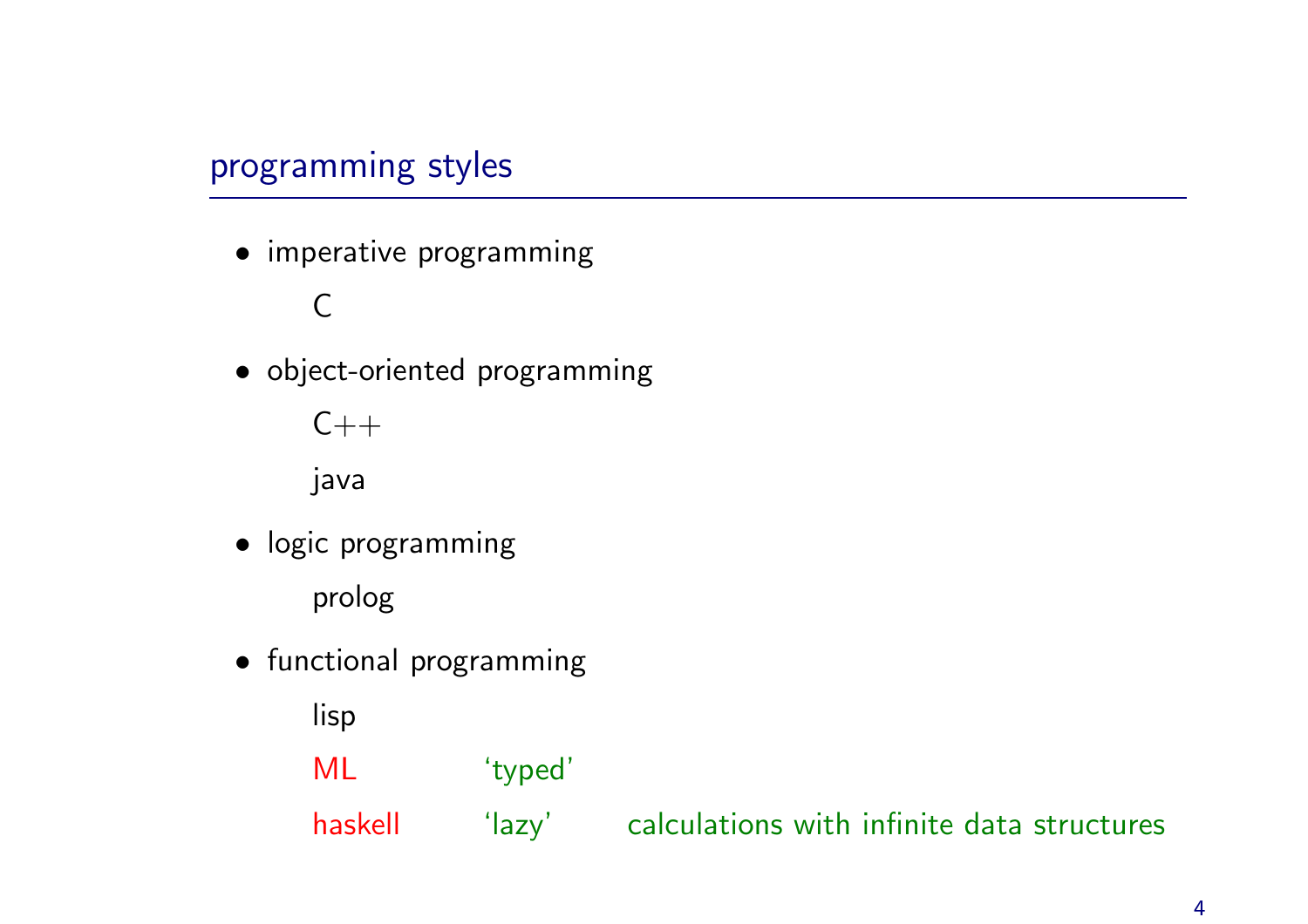functional programming

functional values become first class objects

no need to name functions anymore

```
findzero( &sqrminus2 , . . . )
                ↓
findzero(\lambdax. x*x - 2, ...)
```
functions also can return functional values 'higher order' functions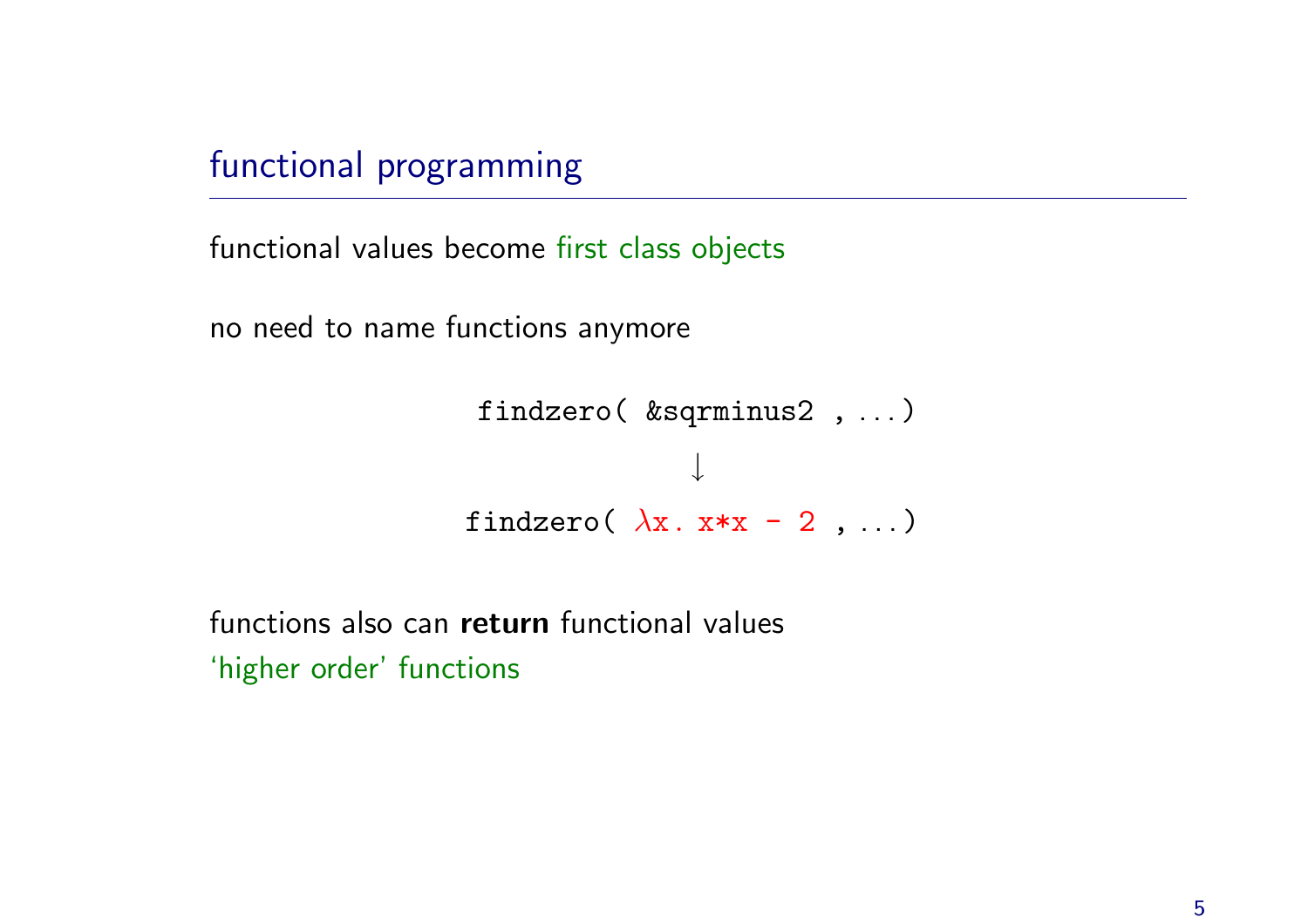## currying

$$
f:A\times B\to C
$$

partial evaluation

$$
f(a, \cdot) : B \to C
$$

curried version of the function:

$$
f: A \to (B \to C)
$$
  

$$
f: A \to B \to C
$$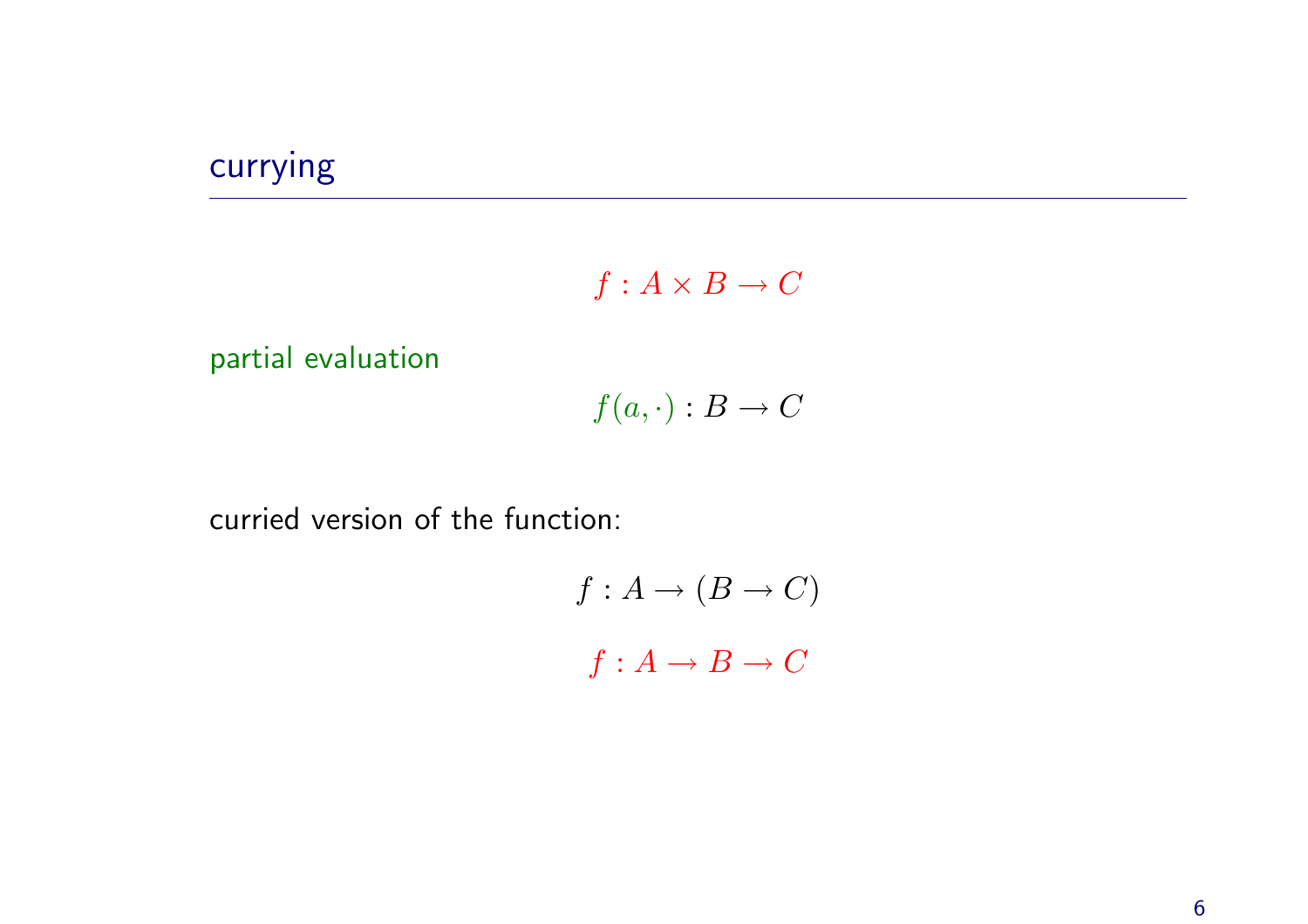the type of findzero

```
(double \rightarrow double) \times double \rightarrow double
```
curried:

```
(double \rightarrow double) \rightarrow double \rightarrow double↑
atomic type
function type
                            ↑
```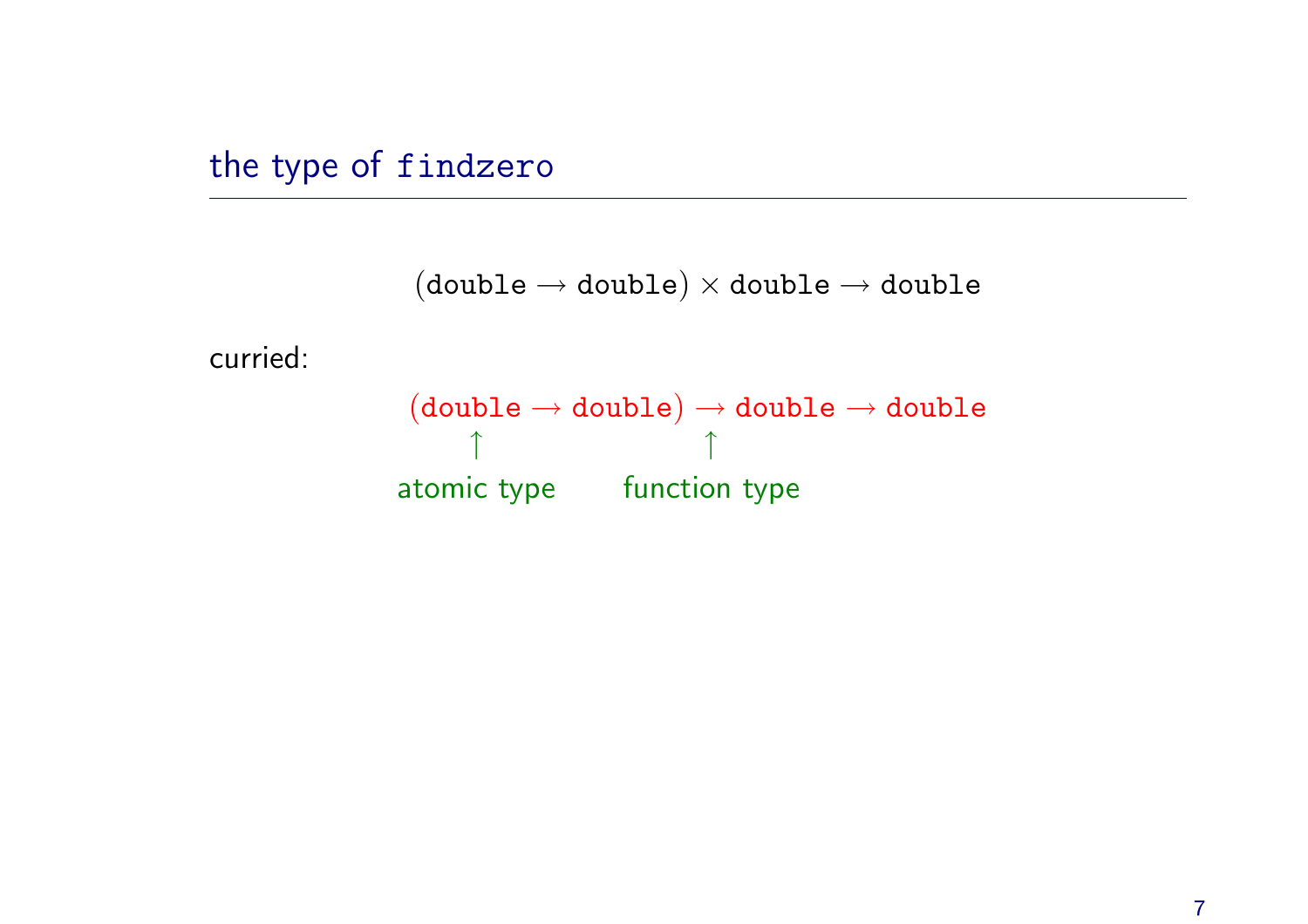#### simply typed  $\lambda$ -calculus

#### types

• atomic types

 $A \ B \ C \ \ldots$ 

• function types

 $A \rightarrow B$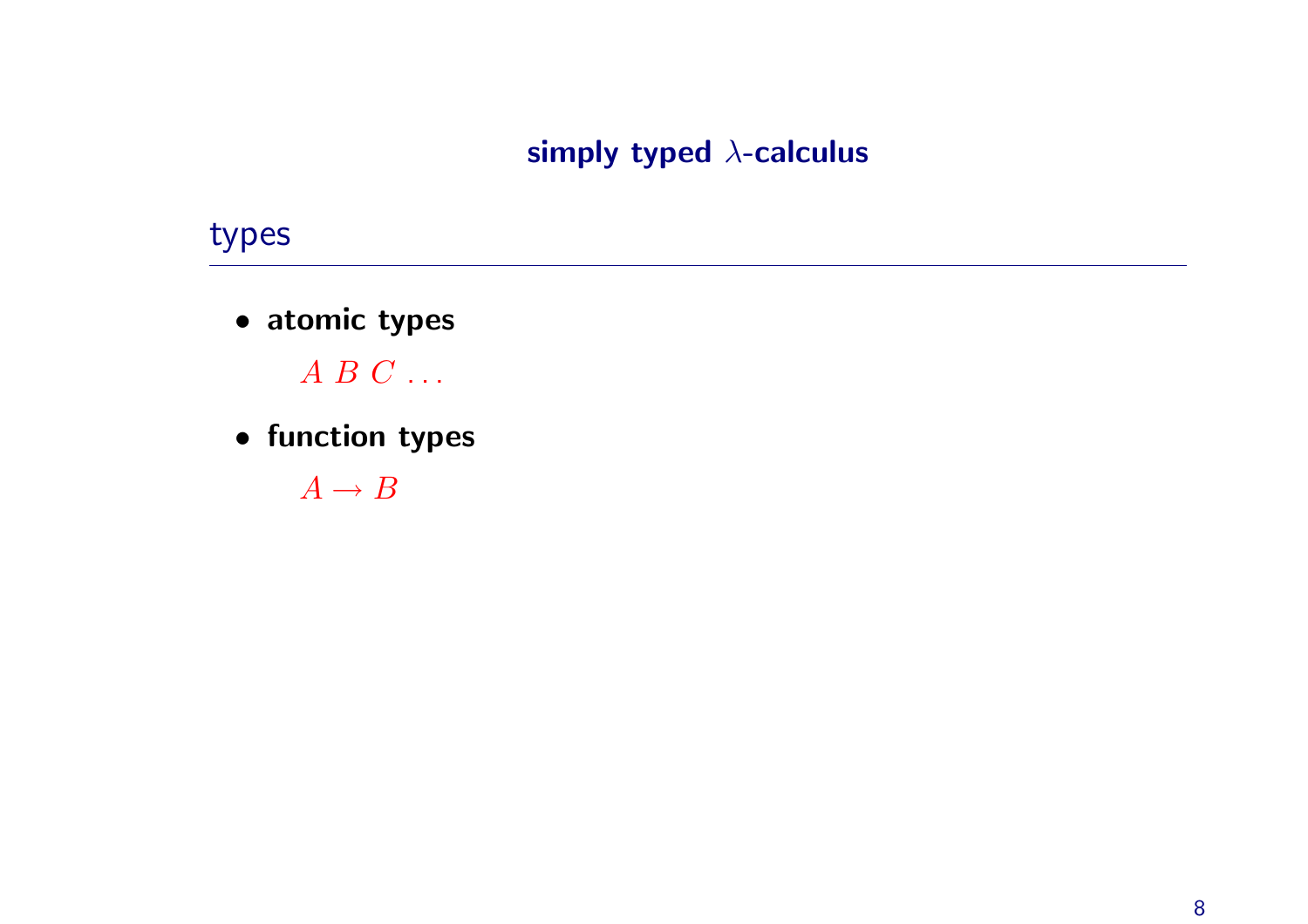#### terms

• variables

 $x \, y \, z \, \ldots$ 

• lambda abstraction

 $\lambda x:A.t$ 

the function that maps the variable  $x$  of type  $A$  to  $t$ 

- function application
	- $t u$

the result of applying the function  $t$  to the argument  $u$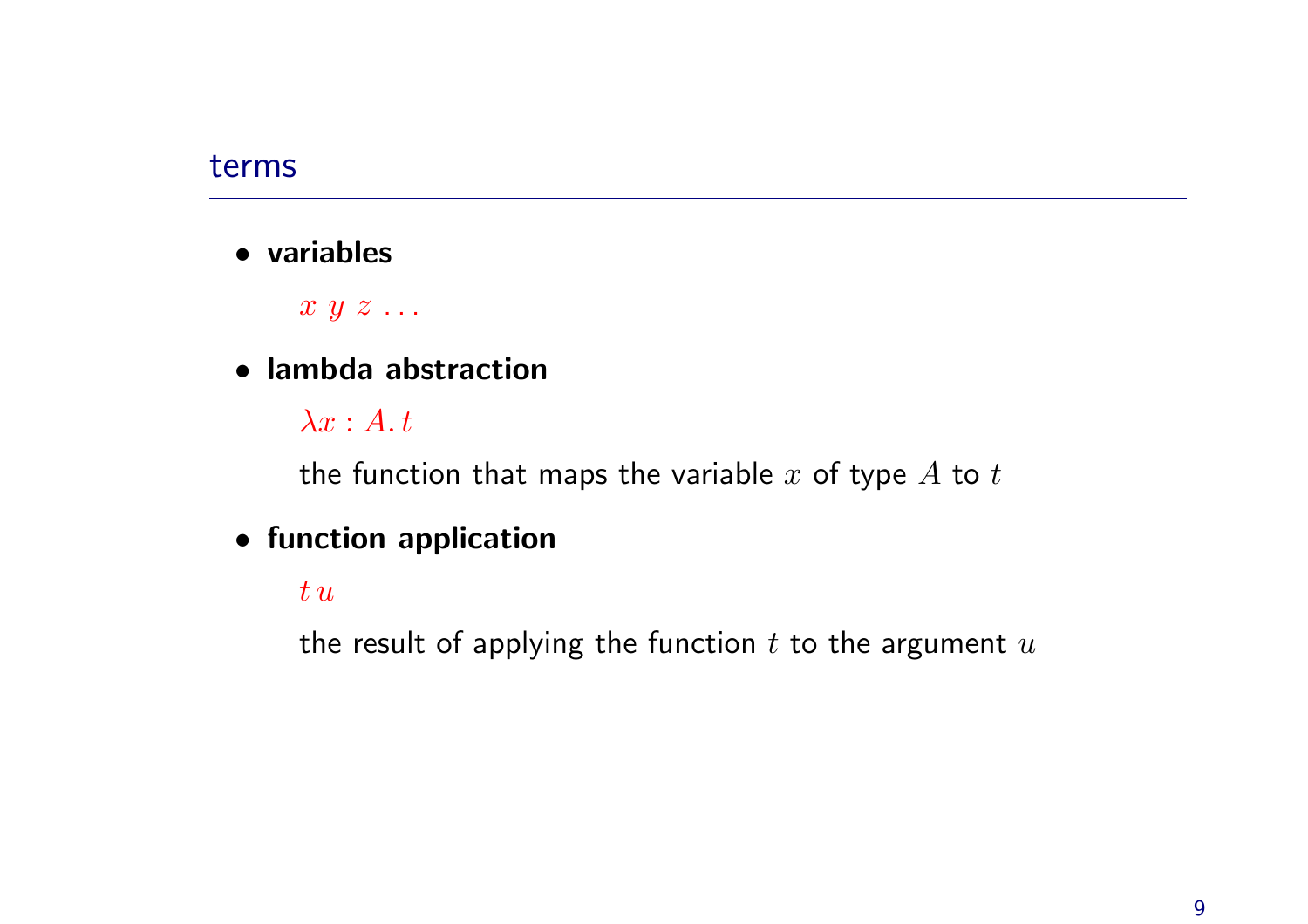#### parentheses

- function types associate to the right
- application associates to the left

these conventions are natural for curried functions:

```
f : A \rightarrow (B \rightarrow C)(f a) b↓
f : A \rightarrow B \rightarrow C\int a b
```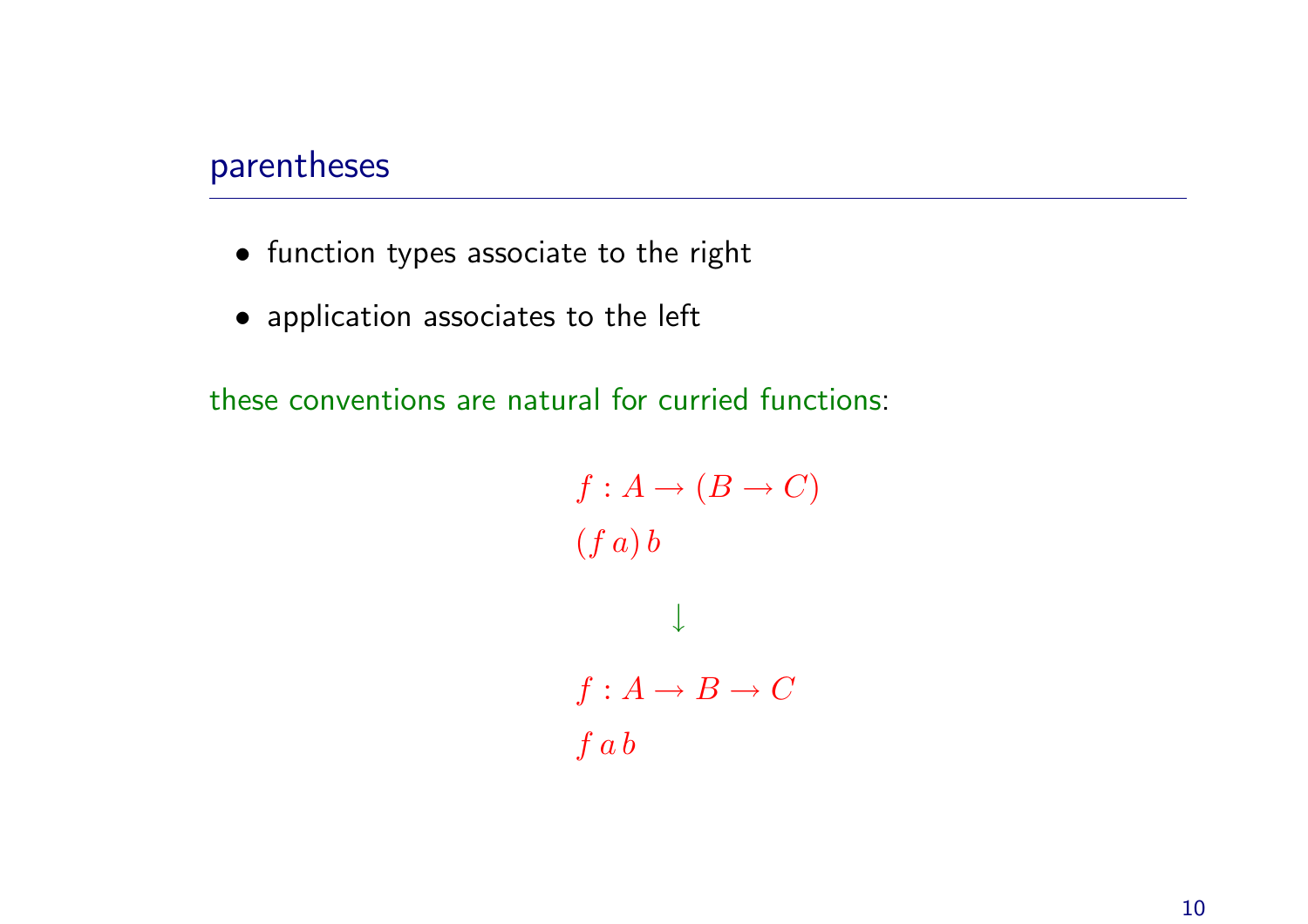## simplest example

identity function on  $A$ 

term  $\lambda x : A. x$ type  $A \rightarrow A$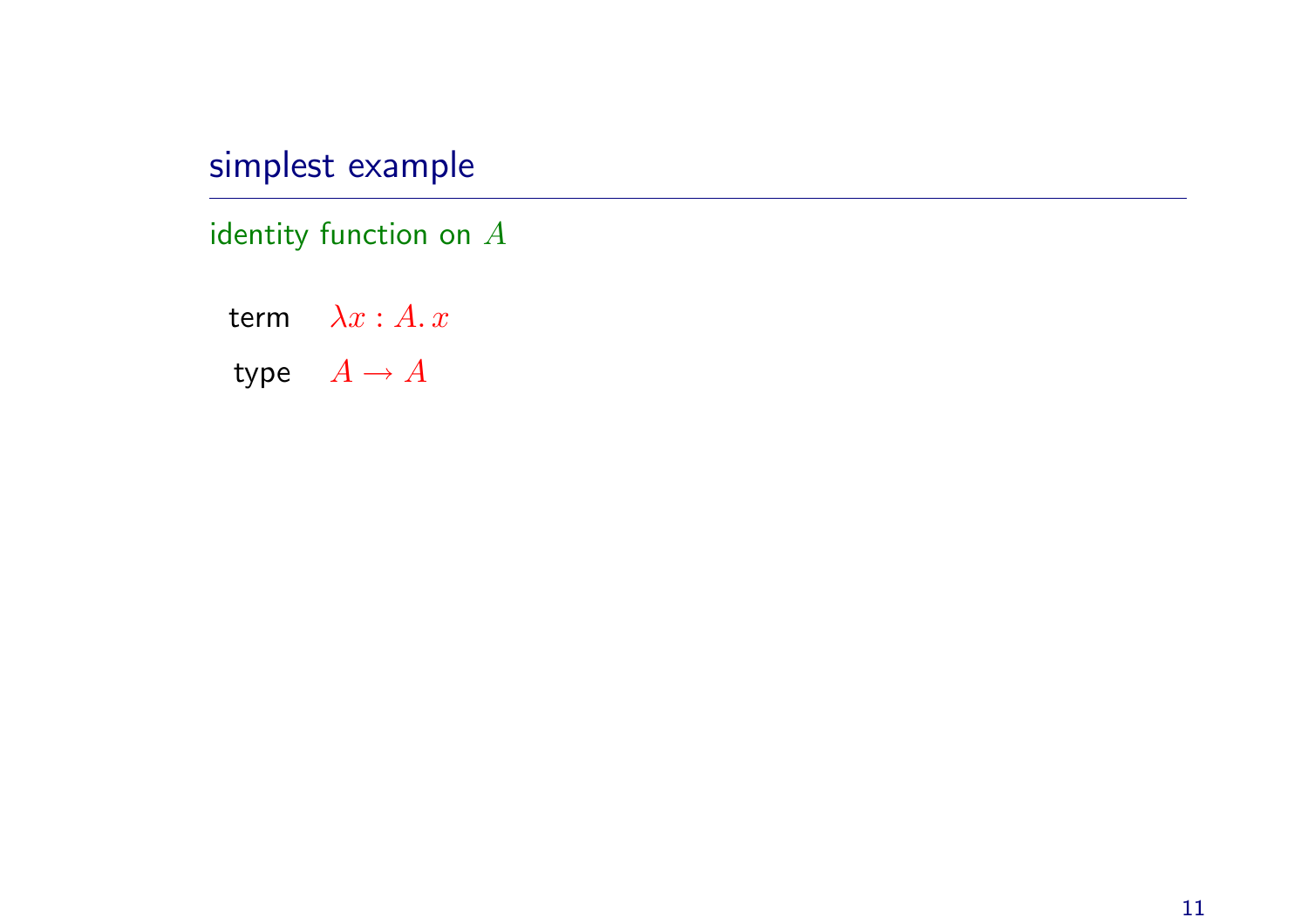## example in the real numbers

$$
\mathsf{term} \quad \lambda x : \mathbb{R}. \ x^2 - 2
$$

type  $\mathbb{R} \to \mathbb{R}$ 

$$
(\lambda x : \mathbb{R}. x^{2} - 2) 1 = 1^{2} - 2 = -1
$$
  

$$
(\lambda x : \mathbb{R}. x^{2} - 2) 2 = 2^{2} - 2 = 2
$$
  

$$
\uparrow
$$
  

$$
\beta\text{-step}
$$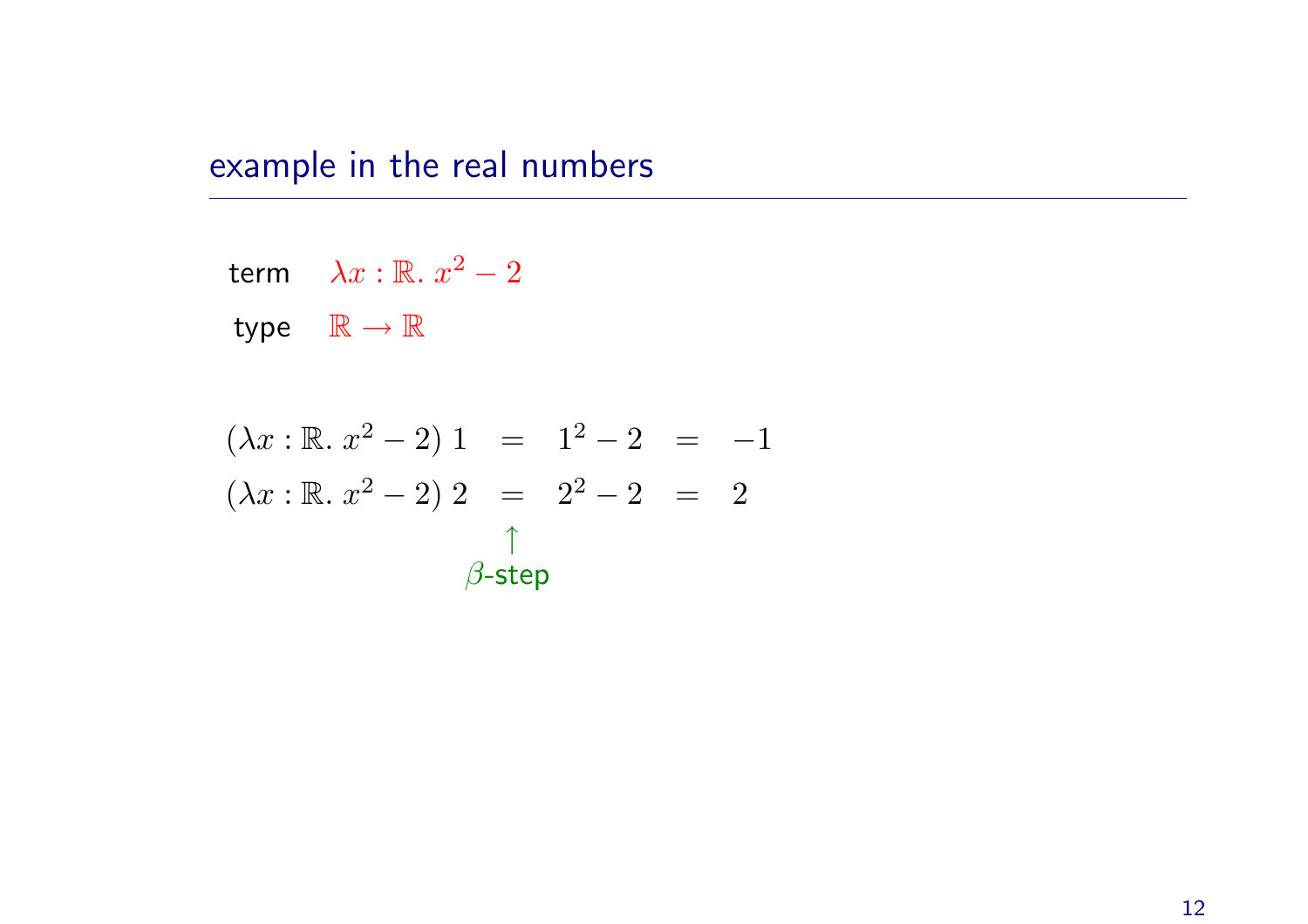## bigger example

term  $\lambda x : (A \rightarrow B) \rightarrow C \rightarrow D$ .  $\lambda y : C$ .  $\lambda z : B$ .  $x (\lambda w : A z) y$ type  $((A \rightarrow B) \rightarrow (C \rightarrow D)) \rightarrow C \rightarrow B \rightarrow D$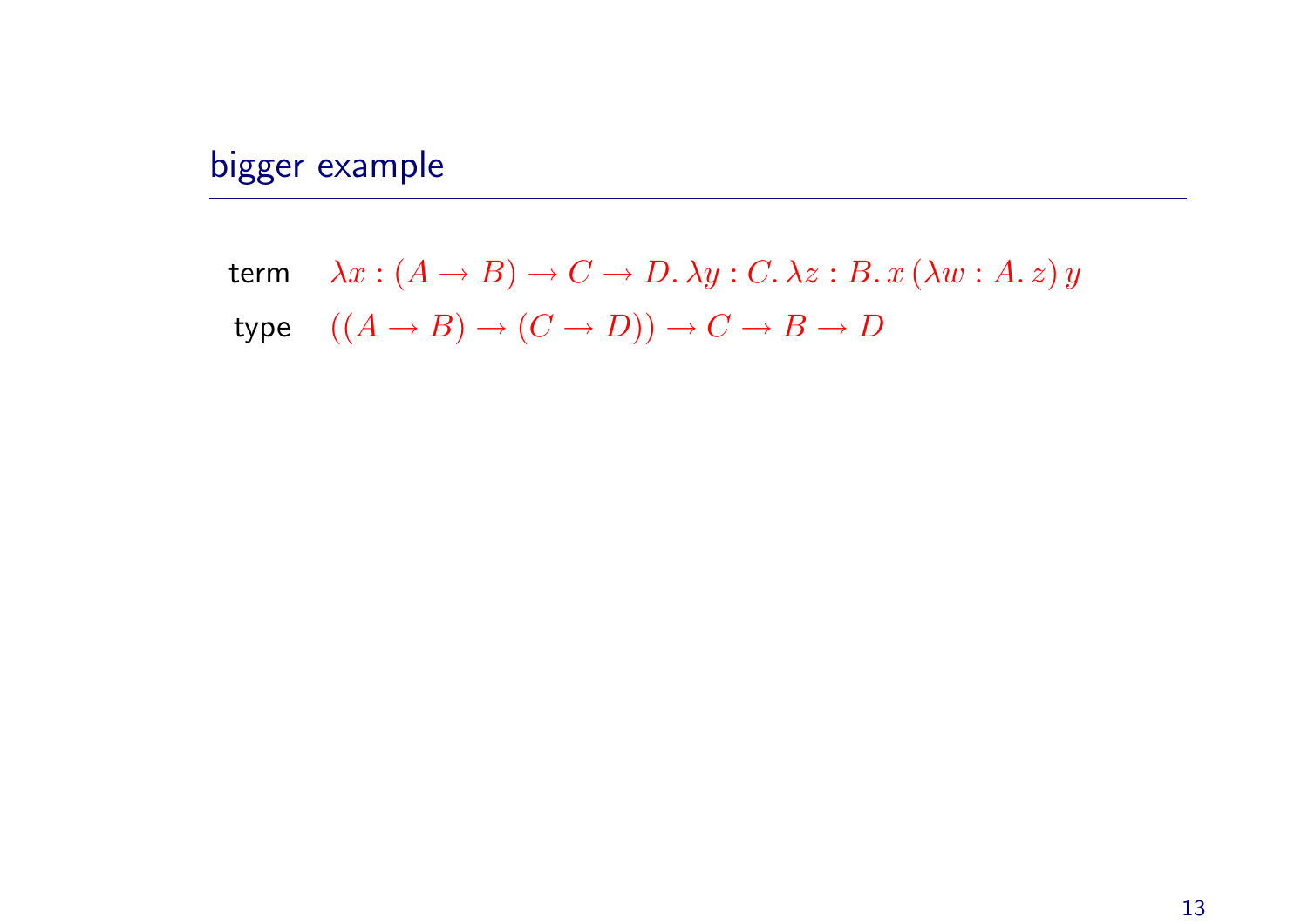#### type derivations

## judgments

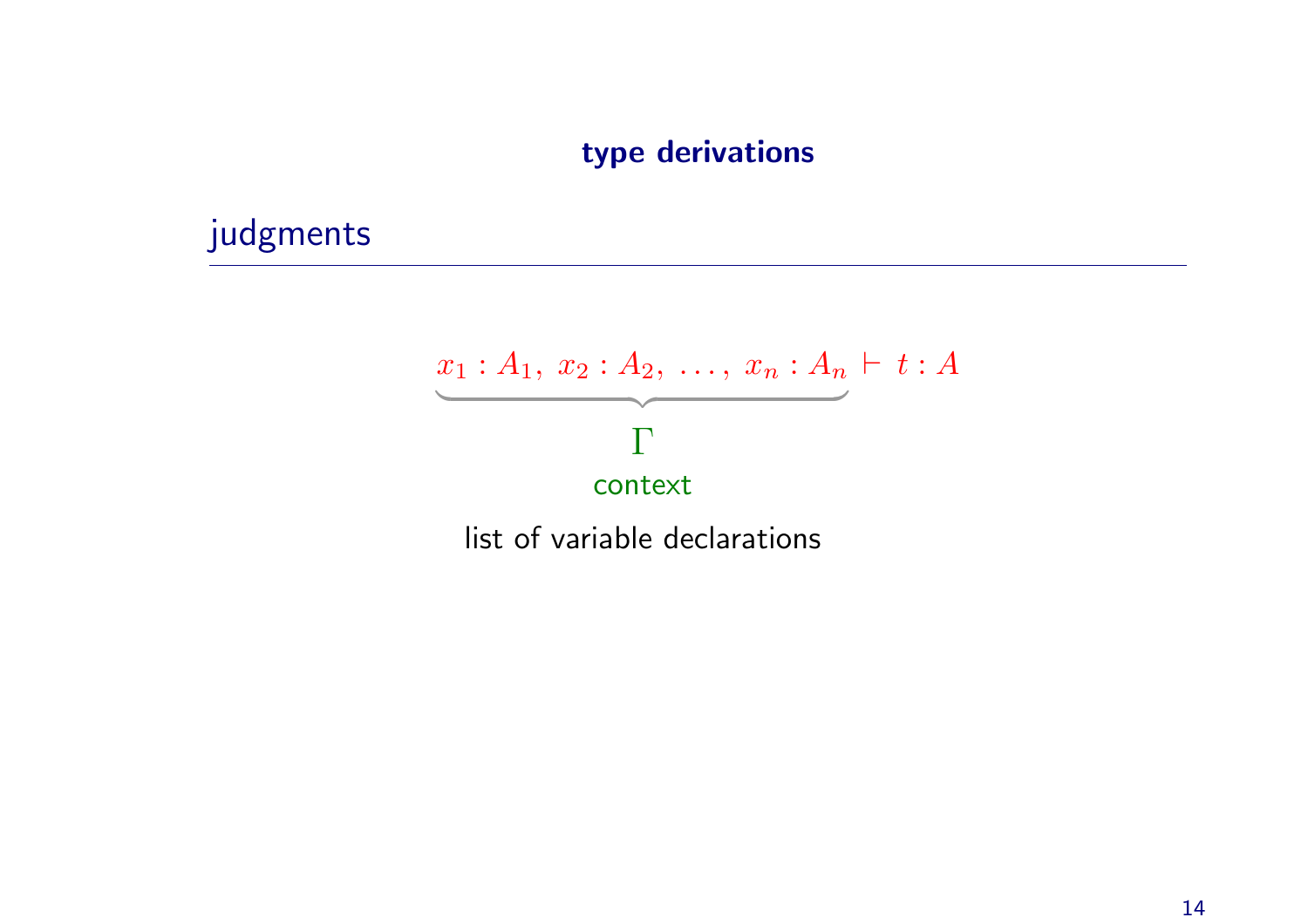the three typing rules

variable rule

Γ,  $x : A, \Gamma' \vdash x : A$ 

x does not occur in  $\Gamma'$ 

abstraction rule

 $\Gamma, x : A \vdash t : B$  $\Gamma \vdash (\lambda x : A.t) : (A \rightarrow B)$ 

application rule

 $\Gamma \vdash t : A \rightarrow B \qquad \Gamma \vdash u : A$  $\Gamma \vdash t \, u : B$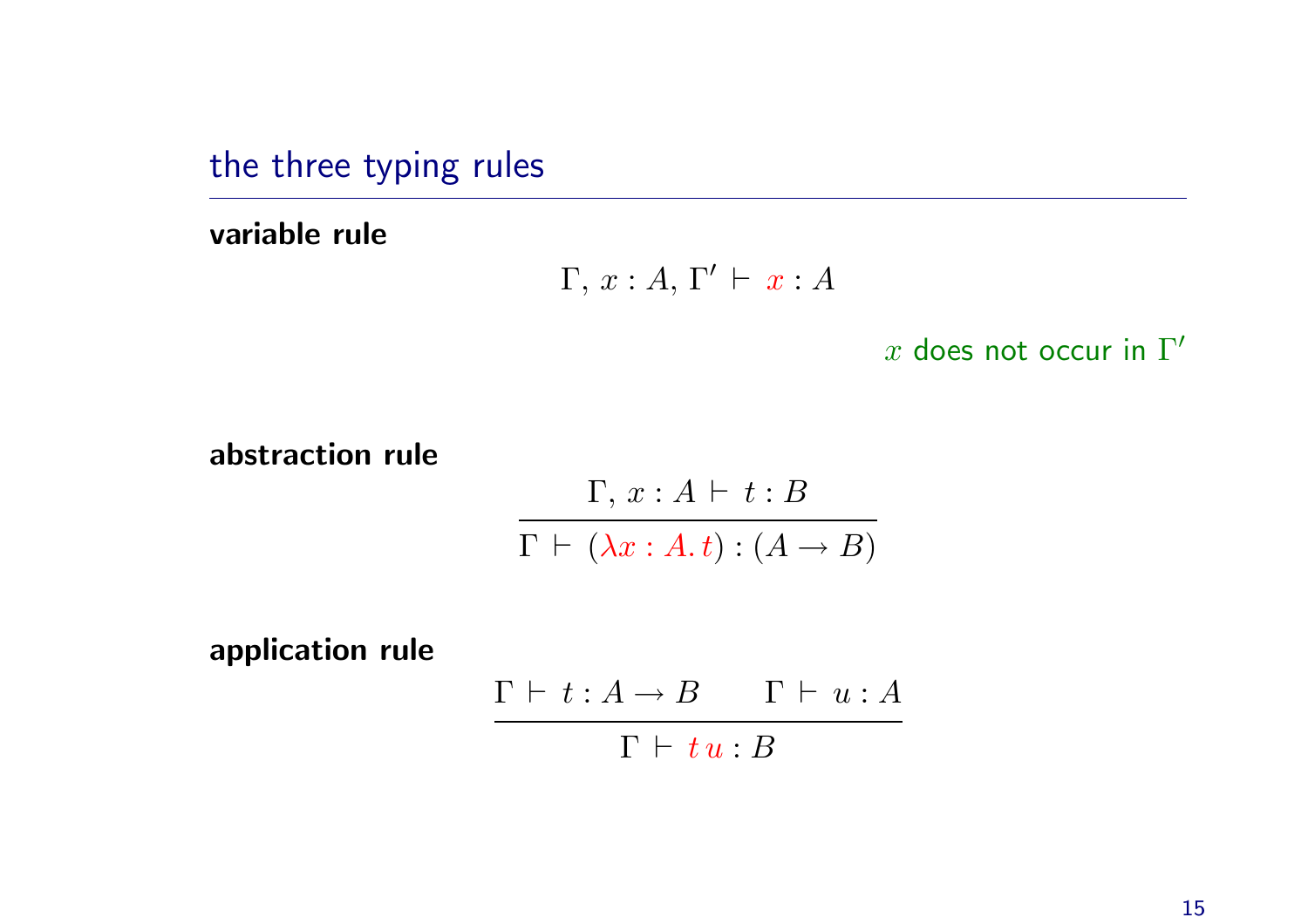type derivation for the example

$$
\vdash \lambda x : (A \to B) \to C \to D. \lambda y : C. \lambda z : B. x (\lambda w : A. z) y : ((A \to B) \to (C \to D)) \to C \to B \to D
$$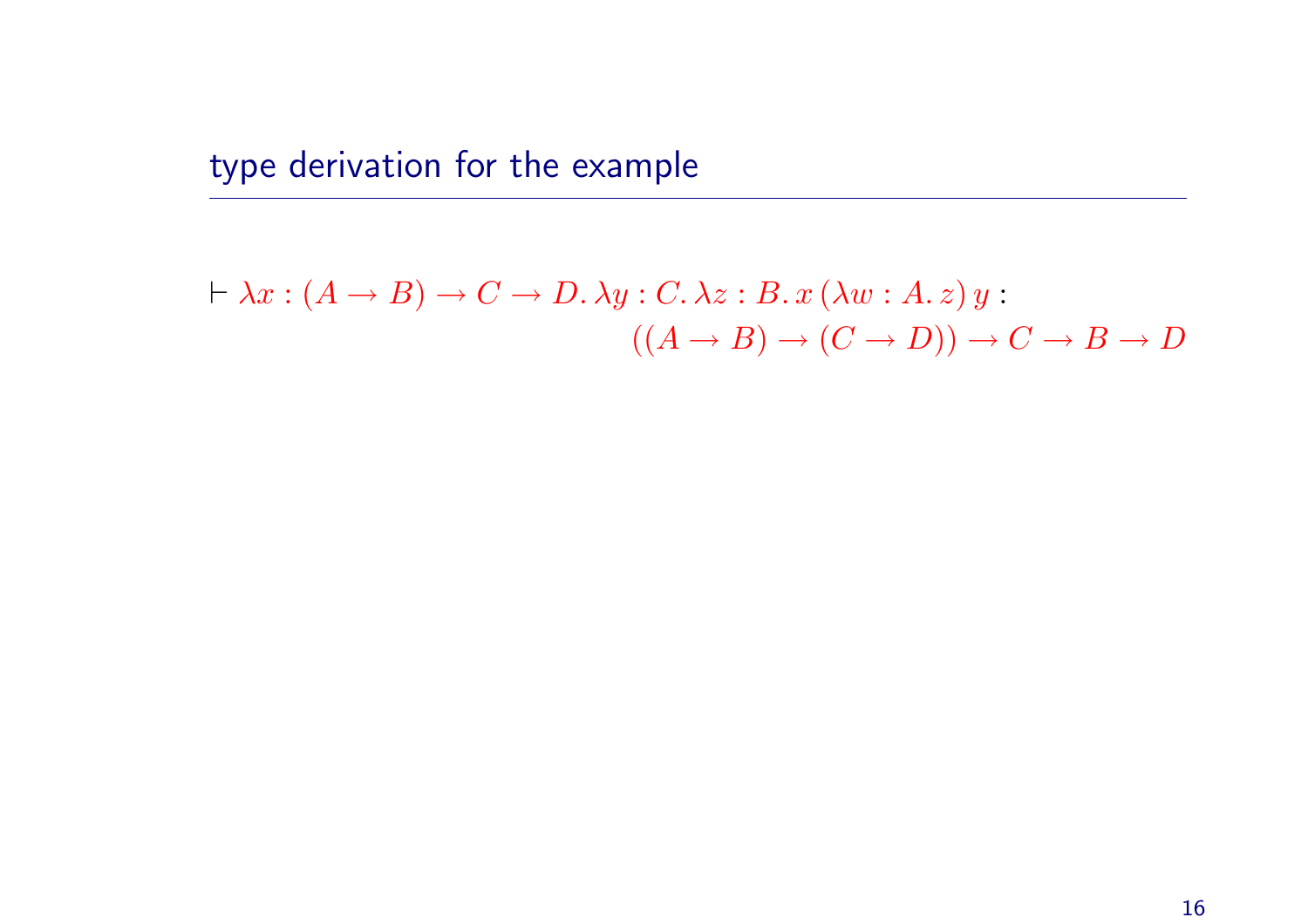#### the Curry-Howard-de Bruijn isomorphism

## recap minimal logic

#### • formulas

propositional variables implication  $A \rightarrow B$ 

#### • rules

implication introduction implication elimination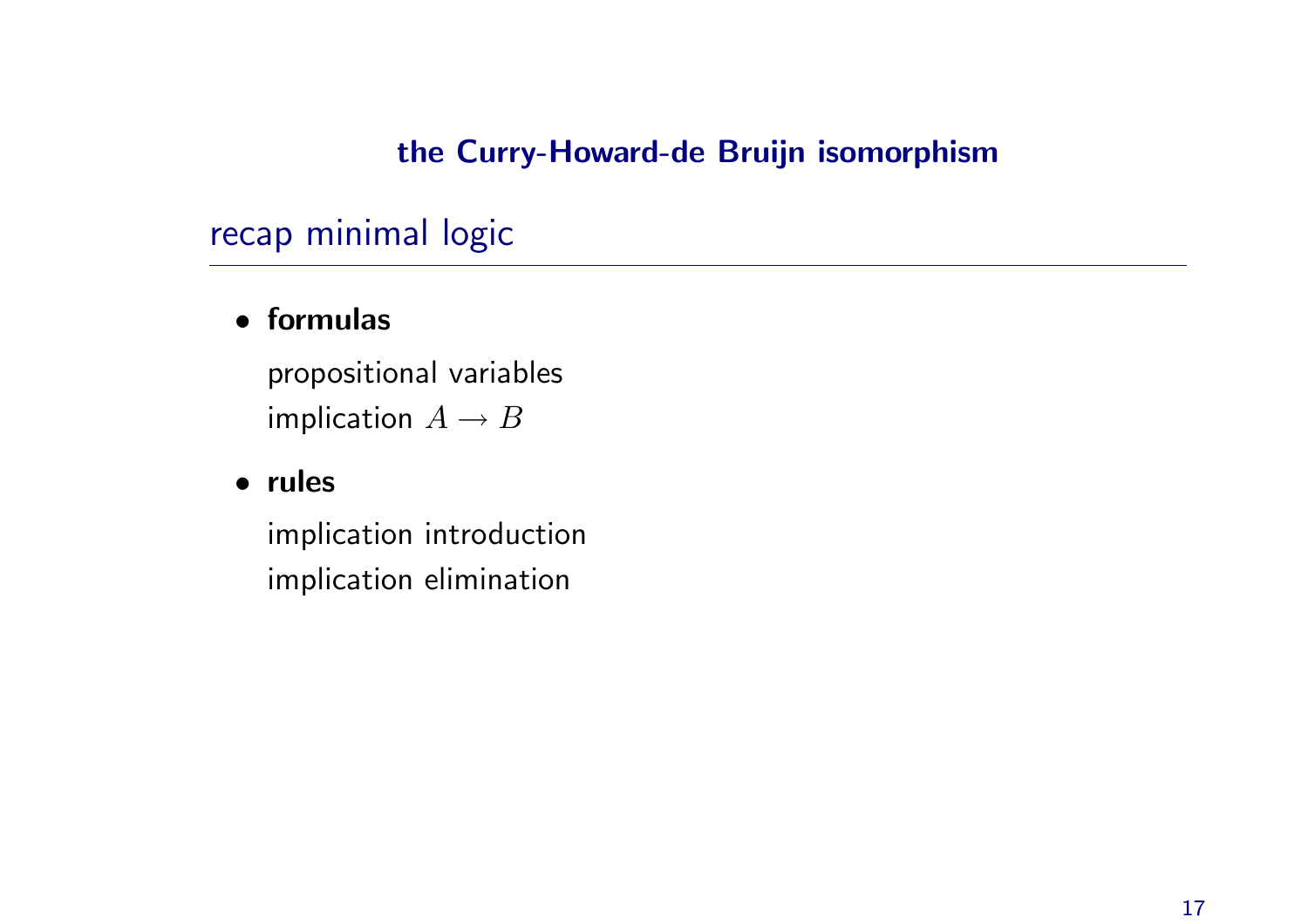recap example natural deduction

$$
((A \to B) \to (C \to D)) \to C \to B \to D
$$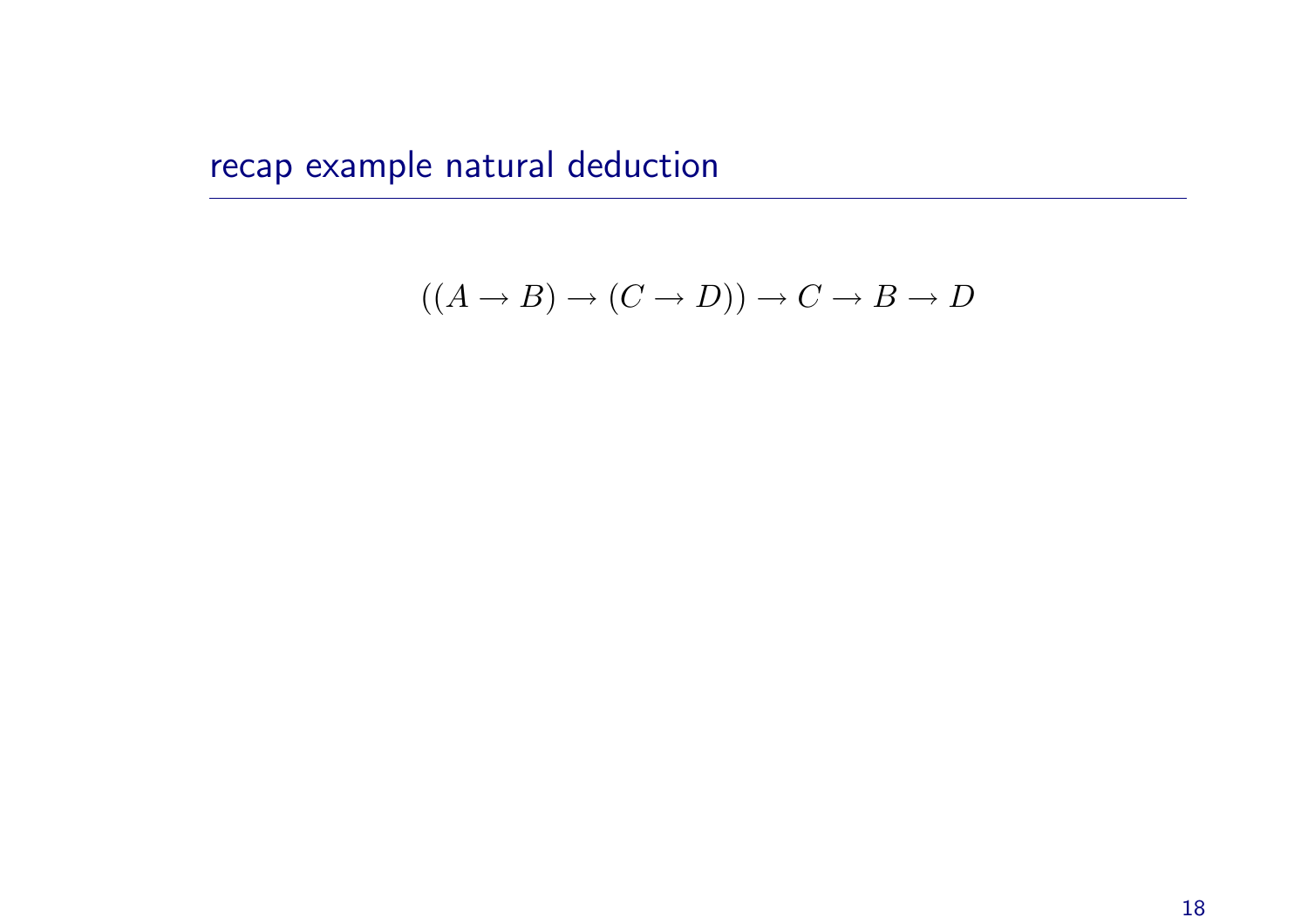## implication introduction & the abstraction rule

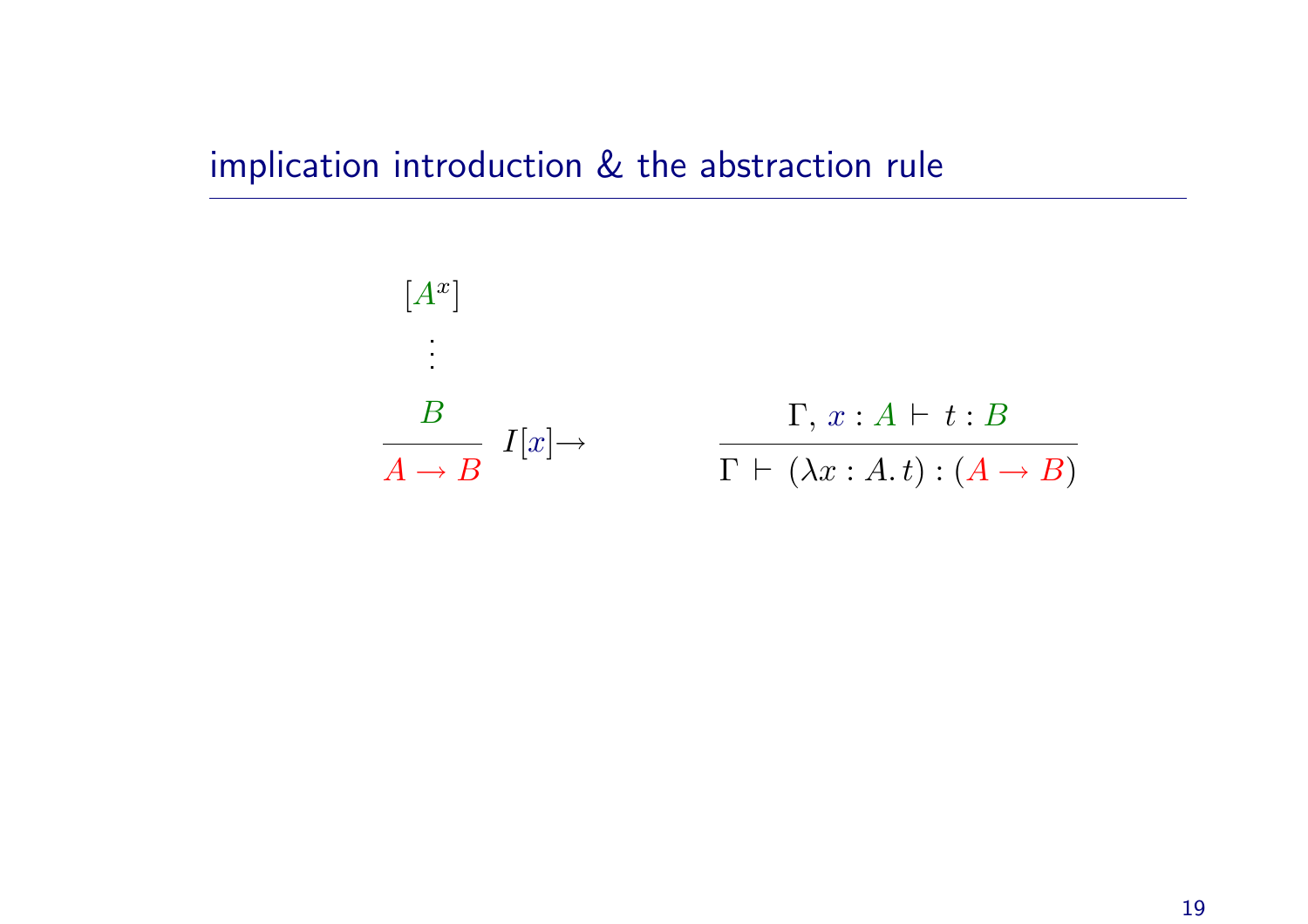## implication elimination & the application rule

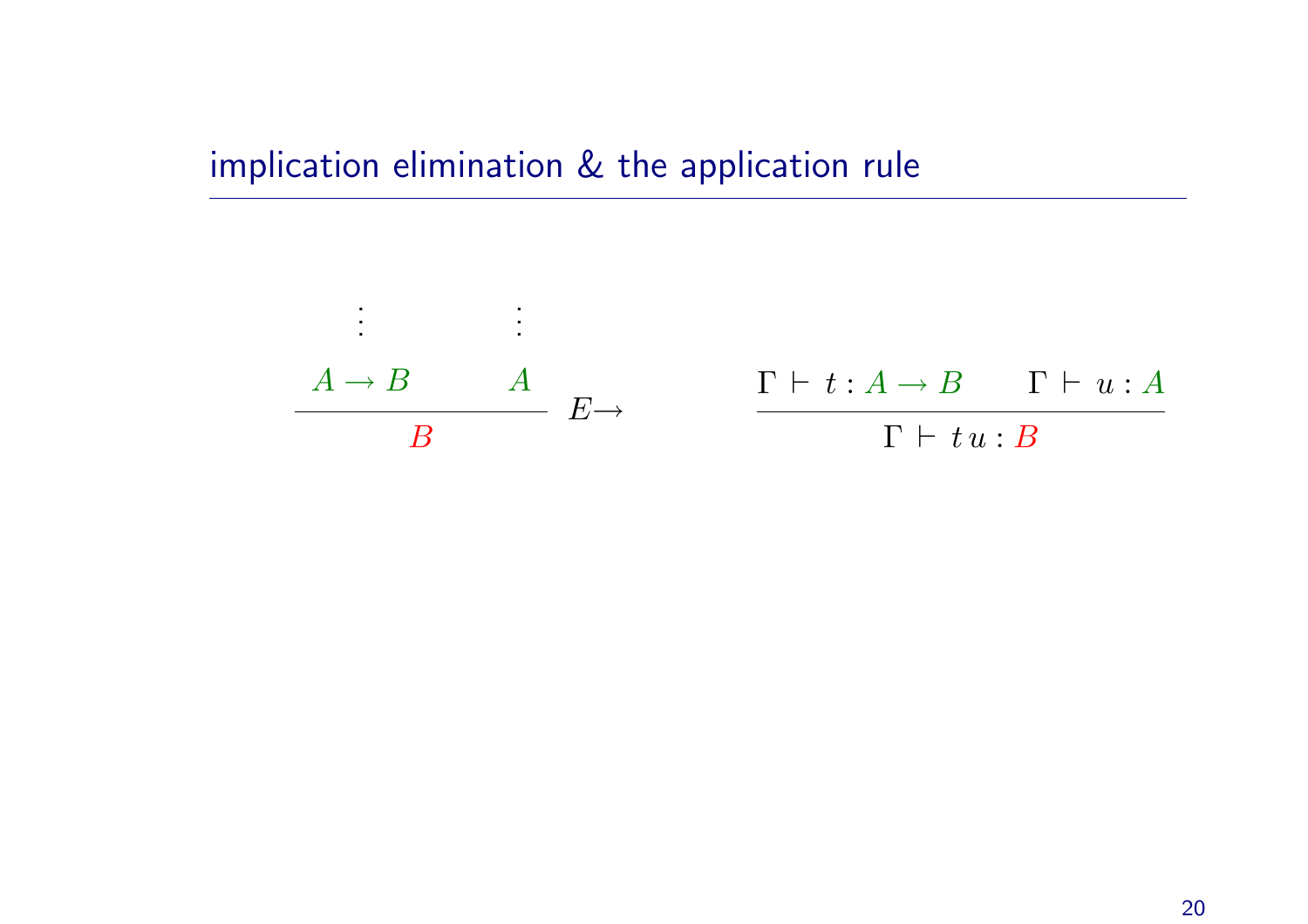# isomorphism

| propositional variable $\sim$ type variable                  |                                                                                  |
|--------------------------------------------------------------|----------------------------------------------------------------------------------|
|                                                              | the connective $\rightarrow \quad \sim \quad$ the type constructor $\rightarrow$ |
| formula $\sim$                                               | type                                                                             |
|                                                              |                                                                                  |
| assumption $\sim$ variable                                   |                                                                                  |
| implication introduction $\quad\sim\quad$ lambda abstraction |                                                                                  |
| implication elimination $\sim$ function application          |                                                                                  |
| proof $\sim$ term                                            |                                                                                  |
|                                                              |                                                                                  |
|                                                              | provability $\sim$ 'inhabitation'                                                |
| proof checking $\sim$ type checking                          |                                                                                  |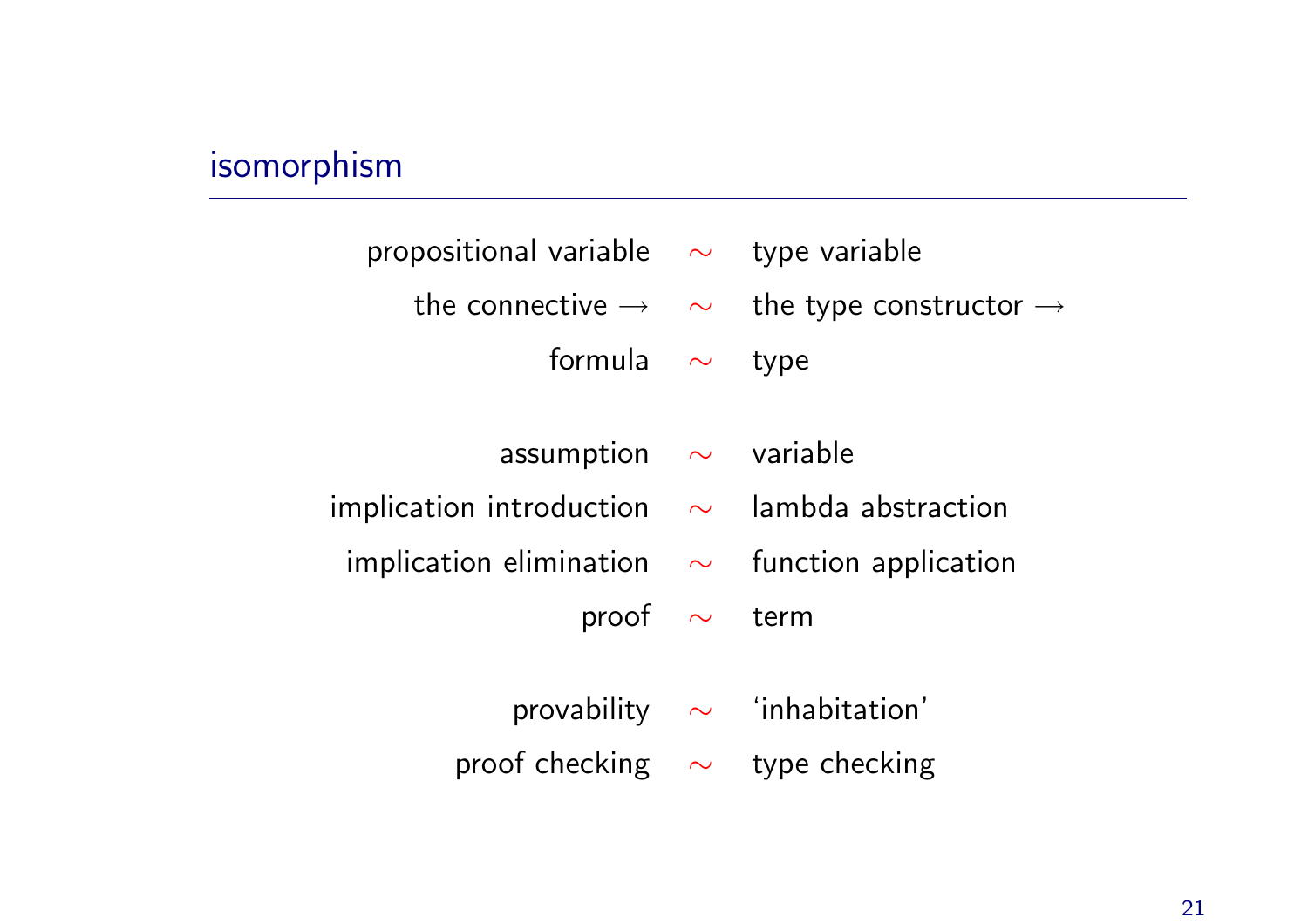## BHK-interpretation

Brouwer, Heyting, Kolmogorov intuitionistic logic

|                  | proof of $A \rightarrow B$ $\sim$ function that maps proofs of A to proofs B |
|------------------|------------------------------------------------------------------------------|
| proof of $\perp$ | does not exist                                                               |
|                  | proof of $A \wedge B$ $\sim$ pair of a proof of A and a proof of B           |
|                  | proof of $A \vee B$ $\sim$ either a proof of A or a proof of B               |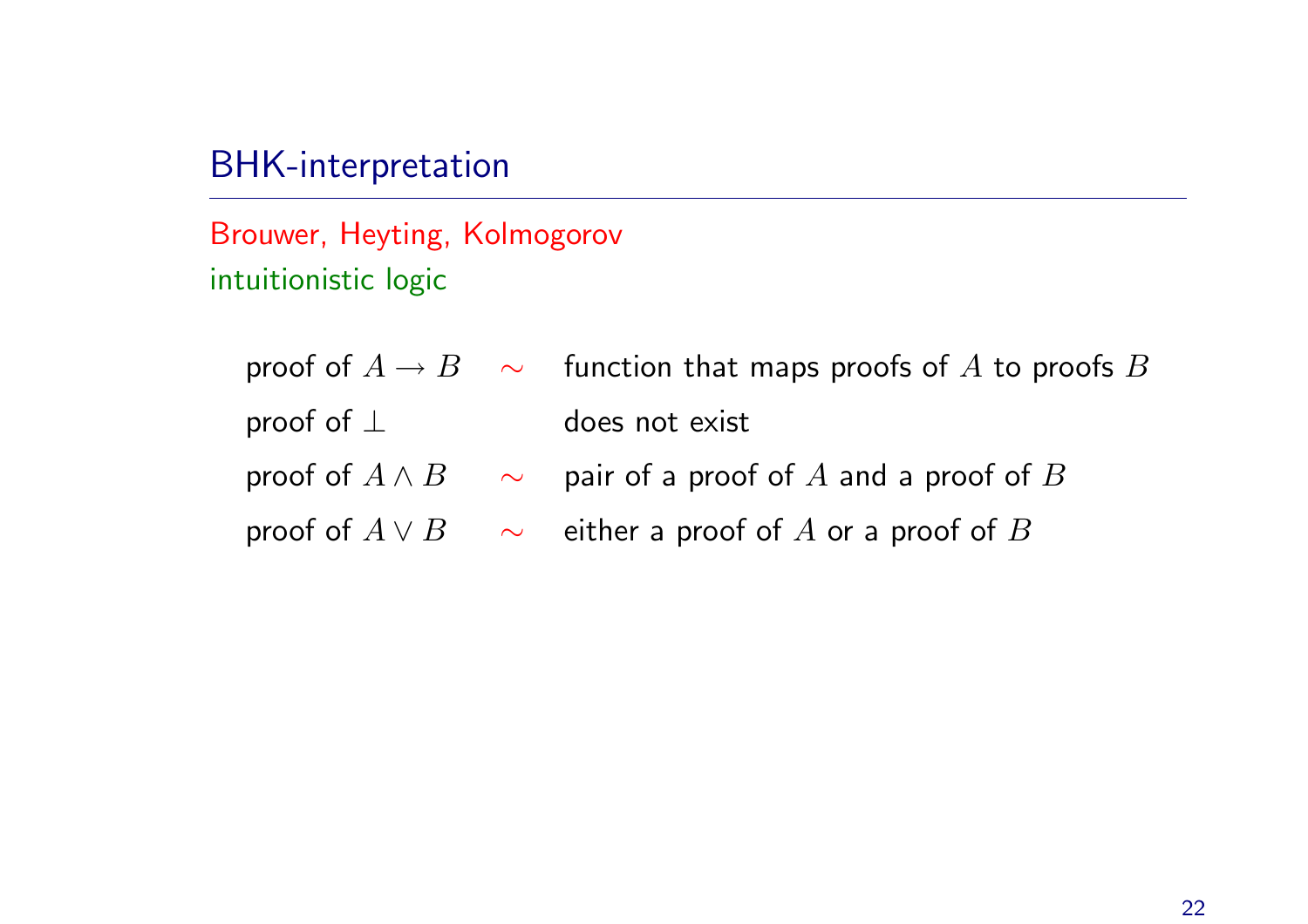#### propositions as types

 $\lambda x:A. x:A\rightarrow A$ 

the function type  $A \rightarrow A$  represents a proposition the term  $\lambda x : A \cdot x$  represents a proof of that proposition

 $\lambda$ -terms are proof objects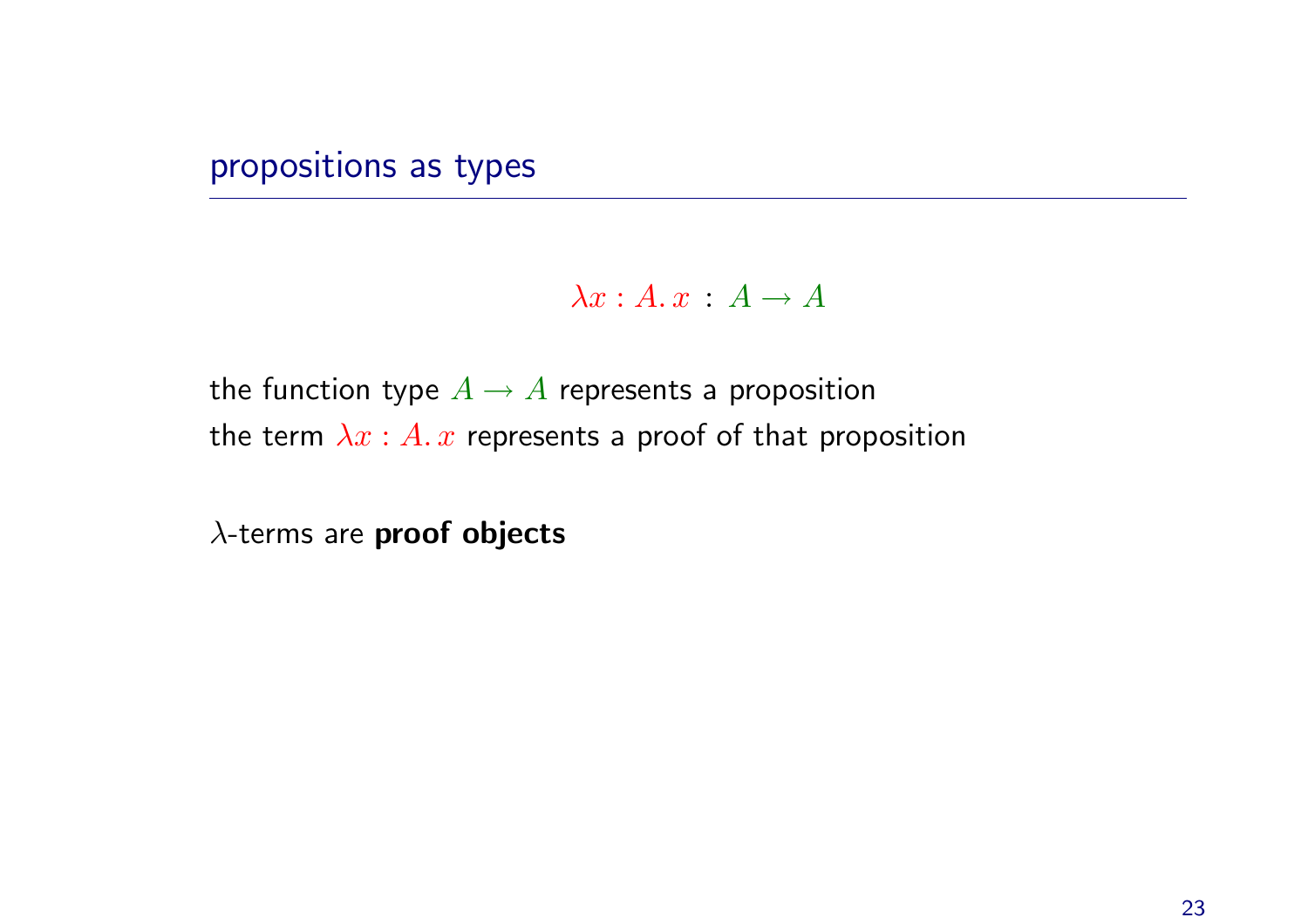## Coq

## term syntax

- $\bullet$  X
- $\bullet$  fun x : A => t
- $\bullet$  t u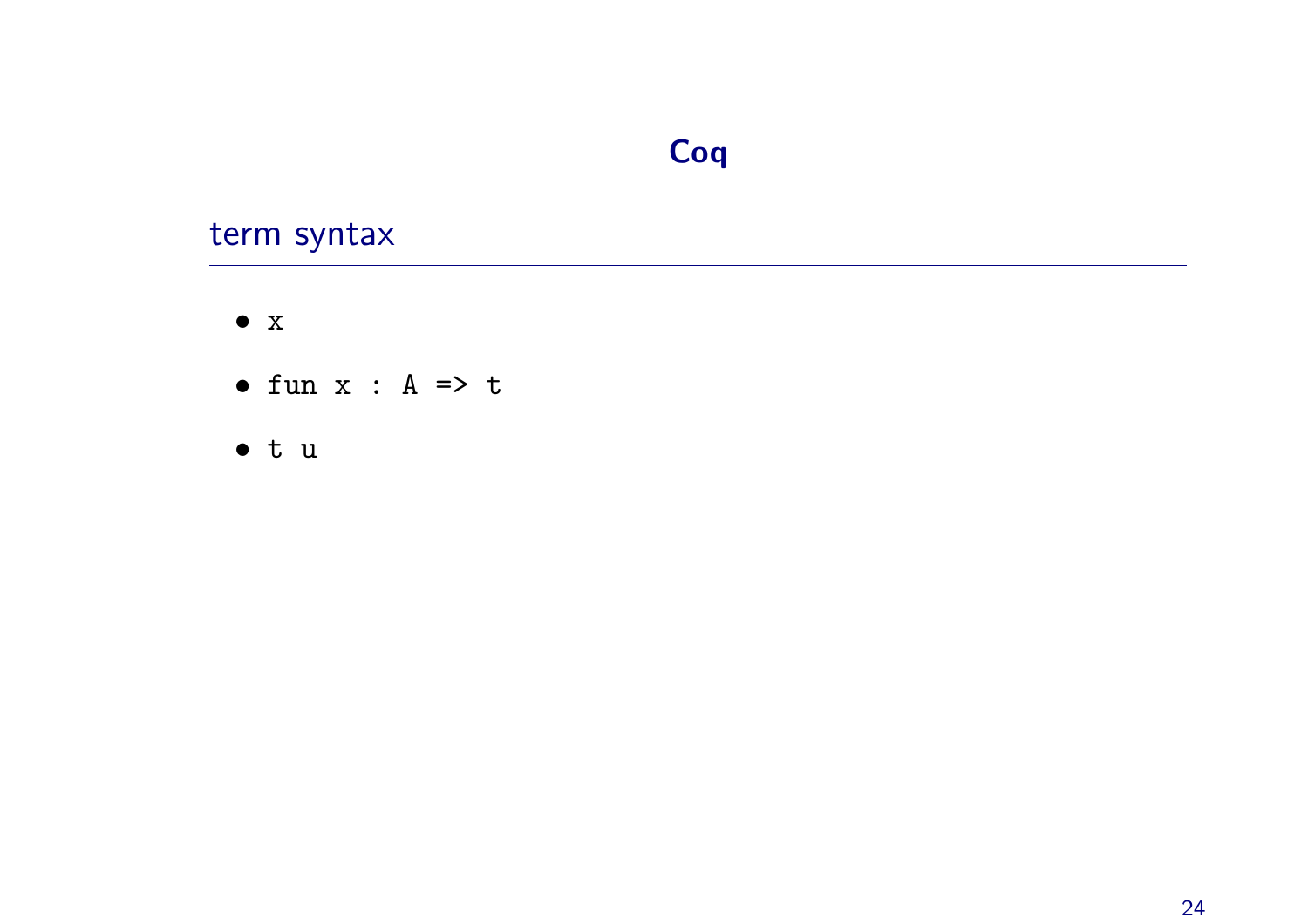#### commands

• Check

prints <sup>a</sup> term with its type

• Print

print the term for <sup>a</sup> symbol with its type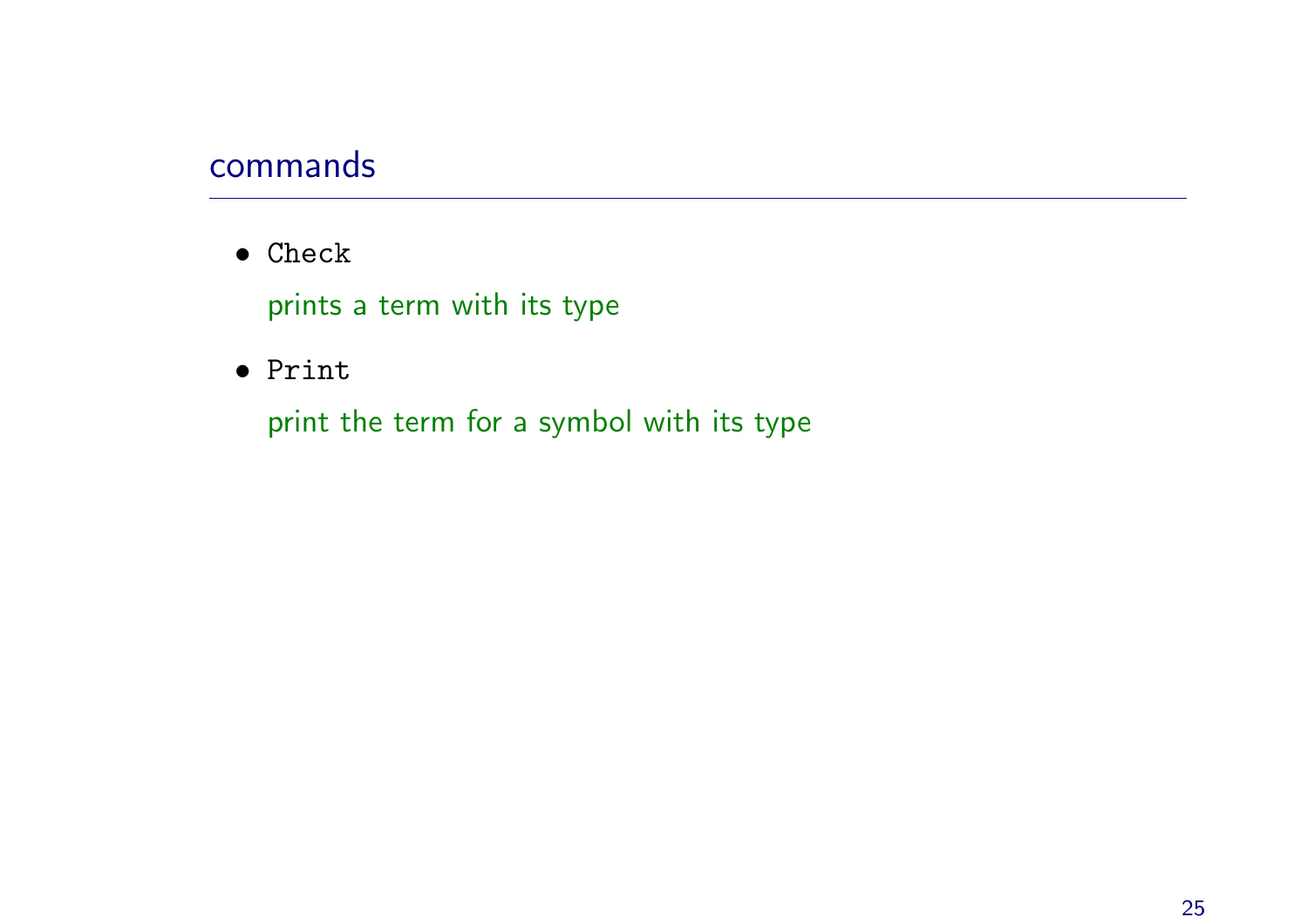#### example

fun  $x : A \Rightarrow x : A \Rightarrow A$ 

Coq as proof checker '->' represents implication

#### Coq as functional programming language

'->' represents function type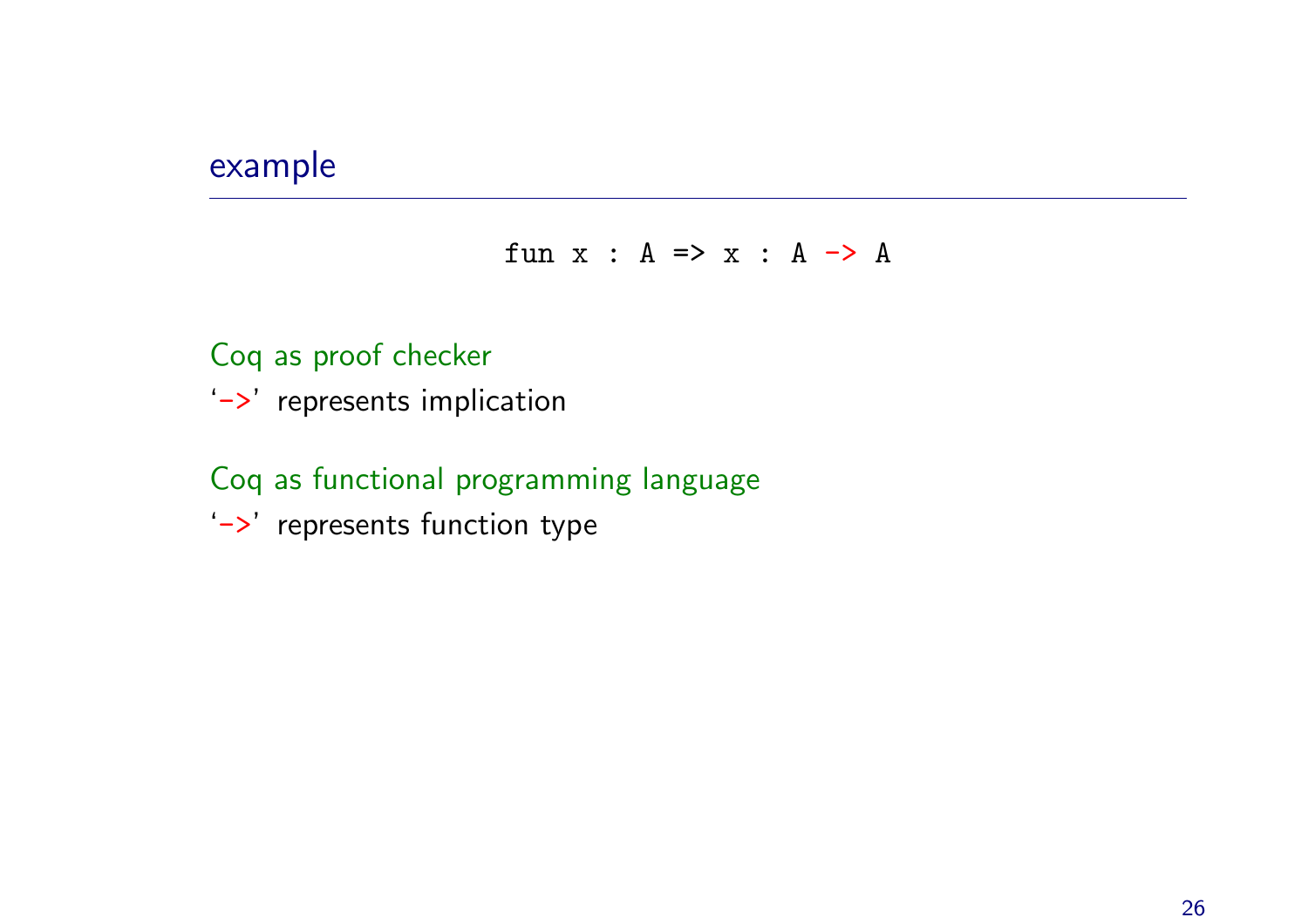## proof objects

Lemma I :  $A \rightarrow A$ .  $\sim$   $\sim$ Qed. Print I.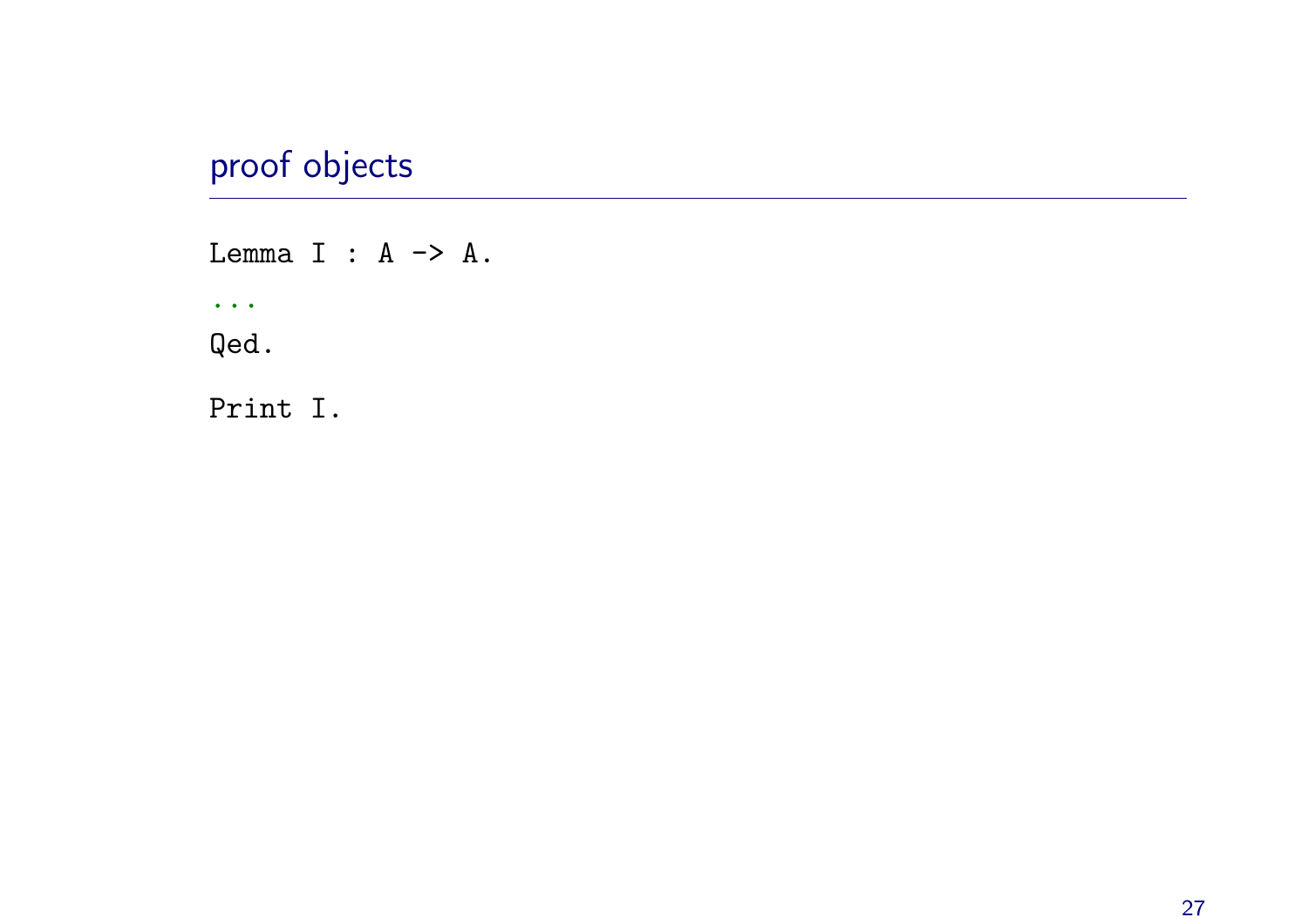## example

 $((A \rightarrow B) \rightarrow (C \rightarrow D)) \rightarrow C \rightarrow B \rightarrow D$